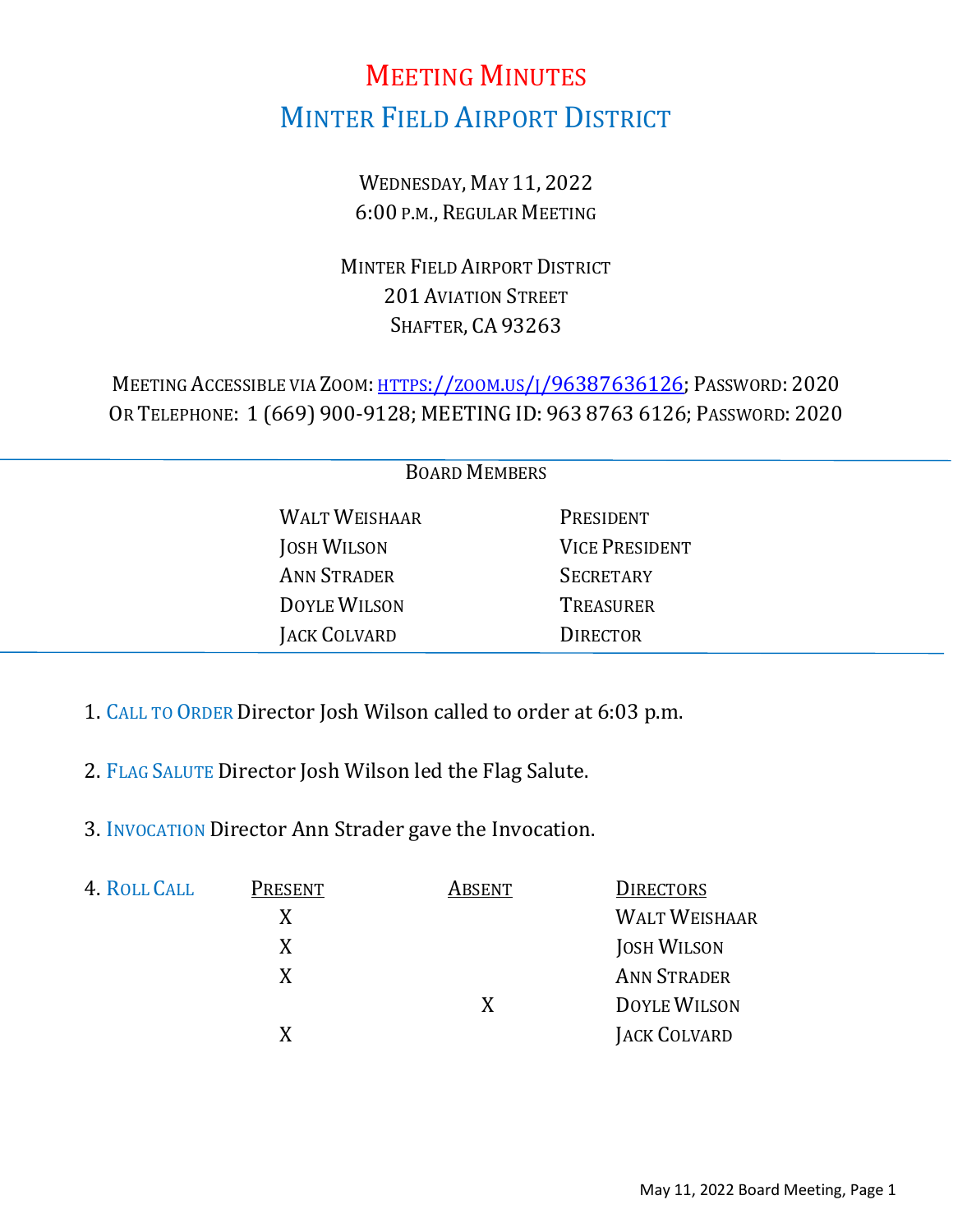## 5. APPROVAL OF AGENDA M/S: DIRECTOR ANN STRADER; DIRECTOR JACK COLVARD: APPROVED

## 6. CONSENT CALENDAR

*All items listed under the consent calendar are considered to be routine and will be approved by one motion. There will be no separate discussion of these items unless a member of the Board, audience, or staff requests a specific item be removed from the consent calendar for separate action. Any item so removed will be taken up following the motion to approve the consent calendar.*

#### **A. Approval of Minutes**

1. Board Meeting Minutes for April 13, 2022

## **B. Financial Report**

- 1. Approval of Voucher List for April 2022 in the amount of \$180,056.55
- 2. Approval of Financial Statements for April 2022
- 3. Budget Performance Fiscal Year To Date (FYTD), as of April 2022
- 4. Tenants in Arrears Five (4); None (0) in the court or legal process. *Information only*

## **C. Correspondence**

1. None.

#### M/S: DIRECTOR JACK COLVARD; DIRECTOR ANN STRADER: APPROVED

#### 7. PUBLIC TIME

Ron Pierce provided an update on the Minter Field Air Museum.

#### 8. NEW ITEMS

**A.** A Resolution Of The Board Of Directors Of The Minter Field Airport District Proclaiming A Local Emergency Persists, Re-Ratifying The Proclamation Of A State Of Emergency By Governor Newsom's Order Dated March 4, 2020, And Re-Authorizing Remote Teleconference Meetings Of The Legislative Bodies Of Minter Field Airport District For The Period May 21, 2022 To June 20, 2022 Pursuant To Brown Act Provisions.

Resolution 22-06

M: BOARD ADOPT RESOLUTION 22-06 AS PRESENTED M/S: DIRECTOR WALT WEISHAAR; DIRECTOR ANN STRADER: APPROVED